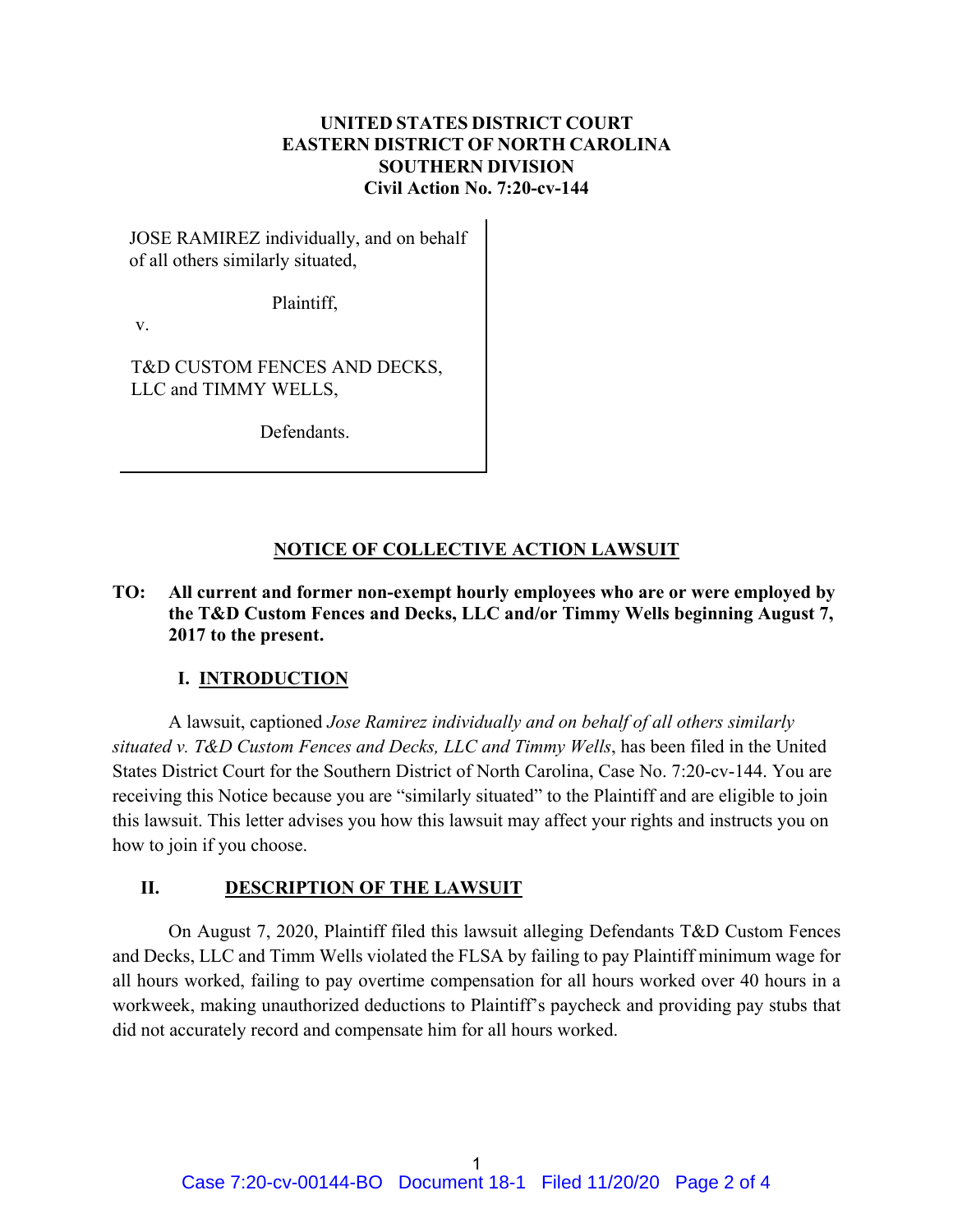### **III. WHO CAN JOIN THIS LAWSUIT**

Plaintiff has filed this lawsuit on behalf of:

- 1. himself; and
- 2. All employees who are or have been, at any time from

### **IV. YOUR RIGHT TO PARTICIPATE IN THIS LAWSUIT**

You may join this lawsuit by completing and sending a signed copy of the attached "Consent to Join" form to Jose Ramirez's lawyer via e-mail, facsimile or U.S. mail to the following:

# **GESSNERLAW, PLLC ATTN: T&D FLSA Lawsuit 602 East Morehead Street Charlotte, NC 28202 Phone: (704) 234-7442; Fax: (980) 206-0286 Email to: michelle@mgessnerlaw.com**

If you choose to join the lawsuit, this form must be returned on or before **MONDAY, MAY 9, 2021.**

### **V. EFFECT OF JOINING THIS LAWSUIT**

If you choose to join in this lawsuit, you will be bound by the judgment or settlement, whether it is favorable or unfavorable. The attorneys representing you in this lawsuit are being paid on a contingency fee basis, which means that if there is no recovery, there will be no attorneys' fee. If there is a recovery, the attorneys representing you will receive a part of any settlement obtained or money judgment entered in favor of all members of the class. If you join the lawsuit, you will designate Jose Ramirez as your agents to make decisions on your behalf concerning the litigation, the method and manner of conducting this litigation, the entering of an agreement with Jose Ramirez's counsel concerning attorney's fees and costs, and all other matters pertaining to this lawsuit. These decisions and agreements made and entered into by Jose Ramirez will be binding on you if you join this lawsuit.

#### **VI. NO LEGAL EFFECT IN NOT JOINING THIS LAWSUIT**

If you choose not to join this lawsuit, you will not be affected by any judgment or settlement rendered in this case. If you choose not to join in this lawsuit, you are free to file, or not to file, your own lawsuit. The statute of limitations will continue to run on your claim until you join this lawsuit or file your own.